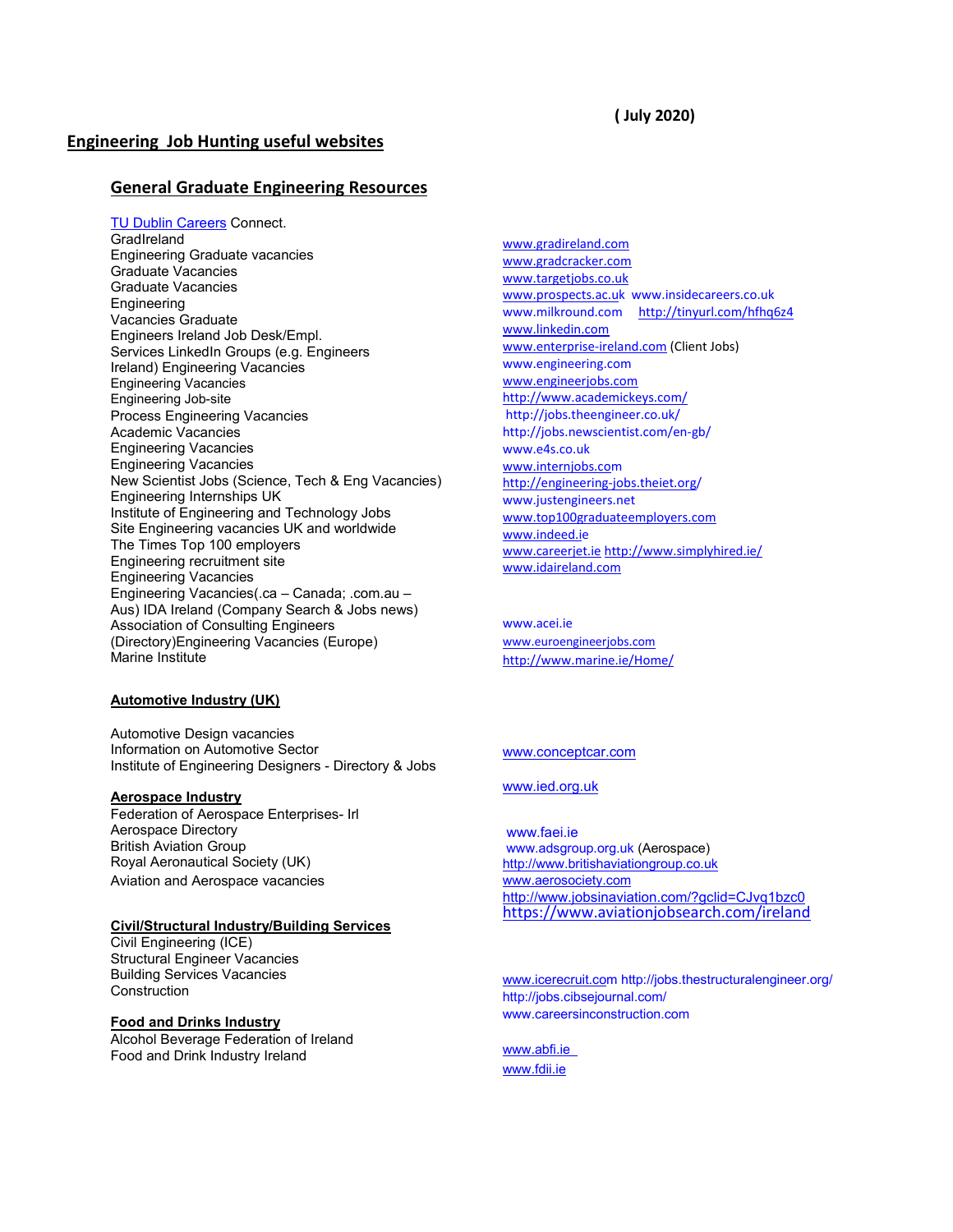# **Medical Device Industry**

Irish Medical Device Association (Employment Opps.) & Member Directory IMDA Careers Page (career/company info) IDA Ireland (Company Search & Jobs news)

#### **Pharmaceutical (Ireland)**

Pharmaceutical and Chemical Companies in Ireland (Company directory & Employment Opportunities) IDA Ireland (Company Search & Jobs news)

# **Product Design**

Facebook – (Search Product Design Graduates DIT) Institute of Engineering Designers - Directory & Jobs Product Design Hub (Info & Jobs) Directory of Design Consultants Consultants News, jobs, sector information Design Vacancies UK and International Product Design Institute of Designers in Ireland (Jobs) Directory, Jobs events

## **Renewable Energy**

Engineering Vacancies Engineering Vacancies Engineering Vacancies (US/Canada) Engineering Vacancies Engineering Vacancies Engineering Vacancies Engineering/Environmental Vacancies and News Green Careers Guide (US) Conservation Jobs UK Renewable Energy Jobs UK Solar Jobs UK Green Jobs Wind Industry Vacancies

# **Transport & Logistics**

Government vacancies (UK) Transport vacancies Transport Planning Society vacancies Transport Planning vacancies News Articles and vacancies Airport vacancies UK Airport vacancies Ireland Airline Industry Rail Industry vacancies British Ports Association Highway & Transportation Department of Transport vacancies Aviation Vacancies Transport & Logistics vacancies Freight & Transport vacancies Logistics & Supply Chain Jobs Supply Chain & Procurement vacancies US Supply Chain Vacancies US Logistics Vacancies

# [www.imda.ie](http://www.imda.ie/)

[www.imda.ie/imagine](http://www.imda.ie/imagine) [www.idaireland.com](http://www.idaireland.com/)

## [http://www.pharmachemicalireland.ie](http://www.pharmachemicalireland.ie/)

# [www.idaireland.com](http://www.idaireland.com/)

[www.facebook.com](http://www.facebook.com/) [www.ied.org.uk](http://www.ied.org.uk/) [www.productdesignhub.com](http://www.productdesignhub.com/) [www.designdirectory.co.uk](http://www.designdirectory.co.uk/) [www.designweek.co.uk](http://www.designweek.co.uk/) [www.careersindesign.com](http://www.careersindesign.com/) [www.idi-design.ie](http://www.idi-design.ie/) [www.creativeireland.com](http://www.creativeireland.com/)

#### [www.greenjobs.ie](http://www.greenjobs.ie/) **Error! Hyperlink reference not valid.**[k](http://www.energycentraljobs.com/)

[www.energycentraljobs.com](http://www.energycentraljobs.com/) [www.greenjobs.com](http://www.greenjobs.com/) [www.renewableenergyworld.com](http://www.renewableenergyworld.com/) **Error! Hyperlink reference not valid.**t [www.edie.net](http://www.edie.ne/) [www.greencareersguide.com](http://www.greencareersguide.com/) [www.conservationjobsuk.com](http://www.conservationjobsuk.com/) [www.renewableenergyjobsuk.com](http://www.renewableenergyjobsuk.com/) www.solariobsuk.com [www.greenjobs.co.uk](http://www.greenjobs.co.uk/) [www.windindustryjobs.com](http://www.windindustryjobs.com/)

# <https://www.jobs-in-transport.com/>

[www.jobs-in-transport.com](http://www.jobs-in-transport.com/) [www.tps.org.uk](http://www.tps.org.uk/) [www.planningresource.co.uk](http://www.planningresource.co.uk/) [www.transportxtra .com](http://www.transportxtra.com/) [www.baa.com](http://www.baa.com/) [www.daa.ie](http://www.daa.ie/) [www.iata.org/](http://www.iata.org/) [www.railwaypeople.com](http://www.railwaypeople.com/) [www.britishports.org.uk](http://www.britishports.org.uk/) [www.ciht.org.uk](http://www.ciht.org.uk/) [www.dft.gov.uk](http://www.dft.gov.uk/) [www.aviationjobsearch.com](http://www.aviationjobsearch.com/) [www.logisticsmanager.com](http://www.logisticsmanager.com/) [www.freightpersonnel.co.uk](http://www.freightpersonnel.co.uk/) [www.careersinlogistics.co.uk](http://www.careersinlogistics.co.uk/) [www.supplychainonline.co.uk](http://www.supplychainonline.co.uk/) <http://cscmp.org/> <https://www.jobsinlogistics.com/>